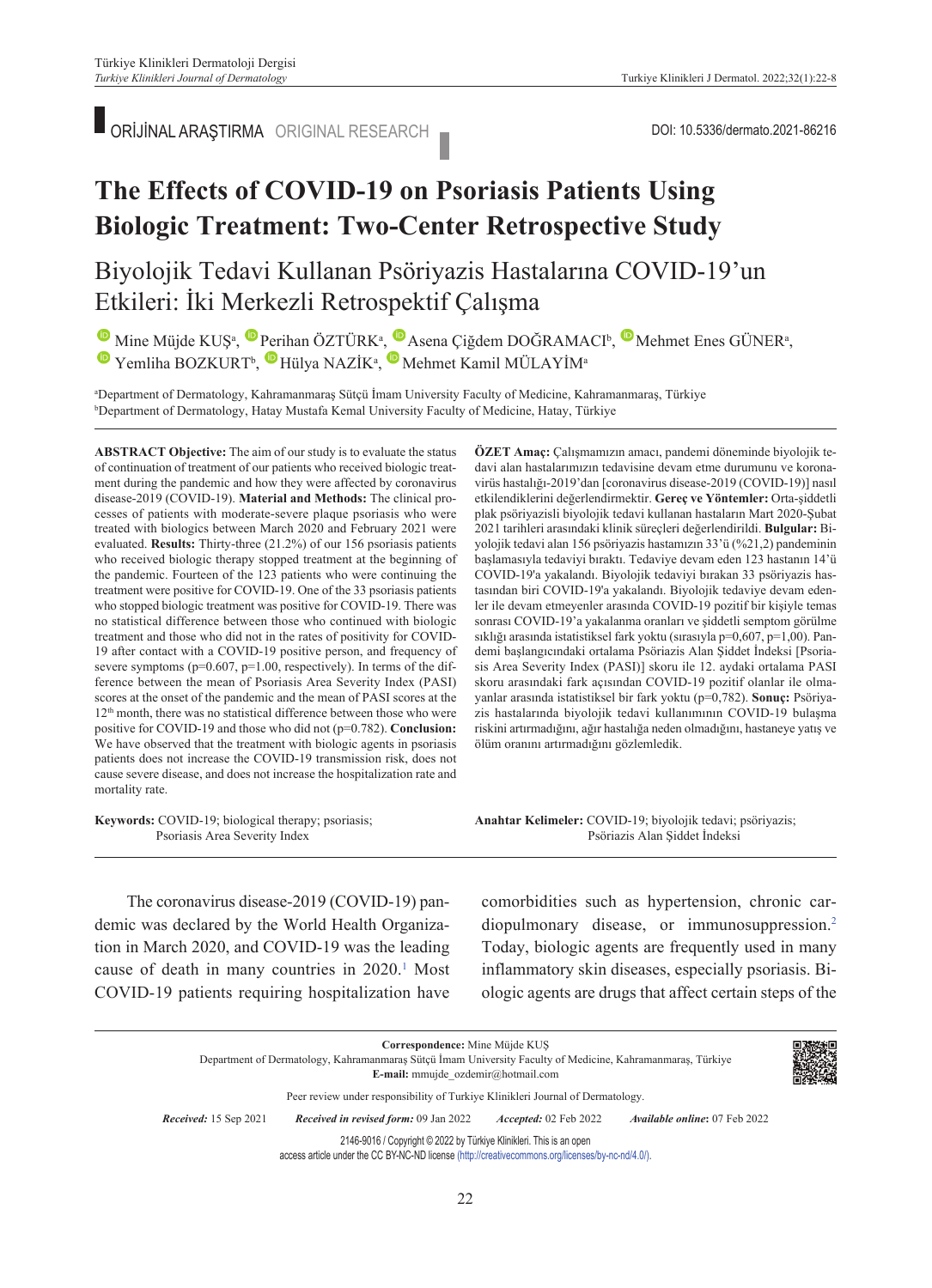immune system. During the pandemic, the use of biologic agents for both dermatologists and patients has led to concerns that it may cause a higher risk of severe COVID-19.<sup>3</sup> On the other hand, COVID-19 causes cytokine storm by triggering the excessive release of many cytokines, especially tumor necrosis factor-alpha (TNF- $\alpha$ ), interleukin (IL)-6 and IL-17, and biologic agents are being tried for the treatment of this cytokine storm[.4-6](#page-6-0)

The purpose of our study is to evaluate the continuation status of treatment of our patients who received biologic treatment during the pandemic and how those who continue and discontinue the treatment are affected by COVID-19.

### **MATERIAL AND METHODS**

We certify that we have taken all necessary permissions from our institution and/or department for conducting and publishing the present work. Approval has been obtained from Kahramanmaraş Sütçü İmam University Non-invasive Clinical Research Ethics Committee with the decision being dated 22 March 2021 and having no 03 which stated that no obstacles were avoiding the study to be conducted for ethical and scientific aspects. Our study was carried out by the principles of the Declaration of Helsinki. The permit application form for the study, numbered 2021- 02-03T09 03 31, was approved by the Ministry of Health of the Republic of Turkey.

Our study is retrospective, descriptive and crosssectional. In our study, the clinical processes of the patients who were followed up in dermatology clinics of 2 university hospitals between March 2020 and February 2021 and had moderate-severe plaque psoriasis at the first admission and received biologic treatment were evaluated. The data forms were filled in by file scanning or teleconference interview. The data forms were also filled in during the control examinations of patients at the clinic. In the data form, these are questioned: patients' age, gender, body mass index (BMI), treatment received, date of the beginning of the treatment, the continuation status of treatment, disease severity, smoking, additional disease, additional treatments, pneumococcal and influenza vaccines, history of contact with someone with COVID-19, history of being tested positive for COVID-19, symptoms of COVID-19 if test is positive, treatment method for COVID-19 (without treatment, medication at home, hospitalization, intensive care), and whether there was any sequelae. The data obtained were transferred to the computer.

#### STATISTICAL ANALYSIS

SPSS version 20.0 statistical package (SPSS Inc., Chicago, IL, USA) program was used in the analysis of the data. In the display of the descriptive statistics of the study; mean±standard deviation, minimummaximum scores were used for continuous numerical variables, and number (n) and percentage  $(\%)$ were used for categorical variables. Pearson chisquare and Fisher tests were used for comparison of categorical variables. According to the normality assessment performed with Kolmogorov-Smirnov and Shapiro-Wilk tests, continuous variables were compared with parametric tests (paired sample t-test and t-test in independent groups) where it conformed to normal distribution, and with nonparametric tests (Mann-Whitney U test, Kruskal-Wallis test) where it did not conform to normal distribution. Statistical significance level was accepted as  $p<0.05$ .

### RESULTS

One hundred fifty six psoriasis patients followed and biologic treated in 2 university hospitals in the Eastern Mediterranean region of Türkiye were included in the study. The clinical processes between March 2020 and February 2021 were evaluated. One hundred and three (66%) of our patients continued biologic treatment without interruption from the beginning of the pandemic; 16 (10.3%) of them discontinued the treatment at the beginning of the pandemic and resumed when their concerns subsided; 3 (1.9%) patients discontinued when the polymerase chain reaction (PCR) tests were positive for COVID-19, treatment was started again when they were negative; 1 (0.6%) patient discontinued when COVID-19 was suspected and resumed treatment when was negative test for COVID-19; 33 (21.2%) left the treatment at the beginning of the pandemic and still do not use it.

Those who never interrupted biologic treatment and those who took a short break but were in treat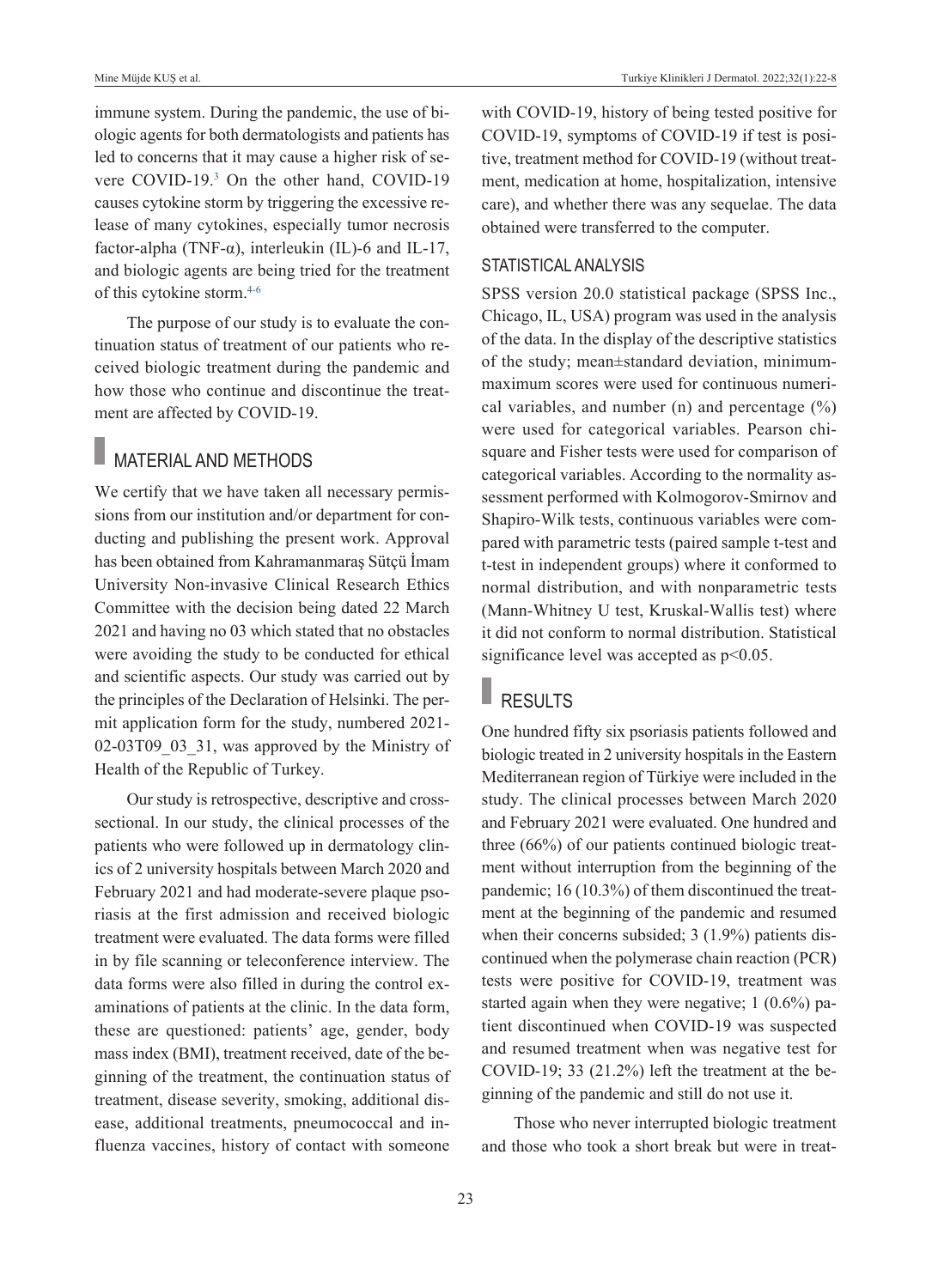ment when were positive for COVID-19 constituted the group that continued the treatment  $(n=123)$ . Those who stopped the biologic agent and did not receive any treatment during the pandemic constituted the group who did not continue the treatment  $(n=33)$ . Forty-eight (39%) of the total 123 patients who received biologic treatment during the pandemic were female and 75 (61%) were male. The mean age was 43.37±14.7.

Fourteen of 123 patients on biologic treatment were diagnosed with COVID-19. COVID-19 diagnosis was confirmed by PCR in nasal swab samples. Of 14 patients, 5 (10.4%) were female and 9 (12%) were male. The mean age of those who were diagnosed with COVID-19 was 40.43±11.64. There was no statistical difference between COVID-19 (+) group and COVID-19 (-) group in terms of age and gender (p=0.420 and p=0.787, respectively). There was no statistical difference between the COVID-19 (+) group and the COVID-19 (-) group in terms of mean BMI, smoking, comorbidity, pneumococcal and influenza vaccination rates [\(Table 1\)](#page-2-0).

One of the 33 psoriasis patients who stopped biologic treatment at the beginning of the pandemic and did not start again was diagnosed with COVID-19 by PCR test. There was no statistical difference in the rates of COVID-19 positivity between those who continue with biologic treatment and those who do not  $[11.4\%$  (n=14), 3% (n=1), respectively] (p=0.196).

When we analyzed the rates of COVID-19 positivity after contact with a COVID-19 positive person; 13 of the 27 contact patients using biologic treatment and one of the 4 contact patients who discontinued biologic treatment were positive for COVID-19. There was no statistical difference in the rate of being positive for COVID-19 between those who continued biologic treatment and those who did not, after contact with a COVID-19 positive person (48.1%, 25%, respectively) (p=0.607).

<span id="page-2-0"></span>Six (12.8%) of those using secukinumab, 3 (7.9%) of those using ustekinumab, 3 (20%) of those using adalimumab, 1 (7.7%) of those using ixekizumab, and 1 of those using infliximab (50%) were diagnosed with COVID-19 [\(Table 2\)](#page-3-0). There was no statistical difference in the rate of COVID-19 positivity between patients using TNF-α antagonists (infliximab, adalimumab, etanercept, and certolizumab) and anti-IL agents (secukinumab, ixekizumab, and ustekinumab) (p=0.480). Those who continued biologic treatment and were positive for COVID-19

| <b>TABLE 1:</b> Sociodemographic and clinical characteristics of psoriasis patients who received biologic treatment during the |                 |                   | pandemic process [Comparison of COVID-19 (+) and (-) patients]. |                                           |            |
|--------------------------------------------------------------------------------------------------------------------------------|-----------------|-------------------|-----------------------------------------------------------------|-------------------------------------------|------------|
| Feature                                                                                                                        |                 | $n = 123$         | COVID-19 (-)<br>$n = 109$<br>Mean±SD/n (%)                      | COVID-19 (+)<br>$n = 14$<br>Mean±SD/n (%) | p value    |
| Age                                                                                                                            |                 | $43.37 \pm 14.70$ | $43.74 \pm 15.06$                                               | $40.43 \pm 11.64$                         | $0.420*$   |
| Gender                                                                                                                         | Female          | 48 (39.0)         | 55 (89.6)                                                       | 5(10.4)                                   | $0.787**$  |
|                                                                                                                                | Male            | 75 (61.0)         | 92(88.8)                                                        | 9(12.0)                                   |            |
| BMI (kg/cm2)                                                                                                                   |                 | 25.97±4.90        | 26.02±4.93                                                      | 25.57±4.81                                | $0.848***$ |
| <b>BMI</b>                                                                                                                     | < 25            | 57 (46.3)         | 51 (89.5)                                                       | 6(10.5)                                   | $0.781**$  |
|                                                                                                                                | 25 <sup>2</sup> | 66 (53.7)         | 58 (87.9)                                                       | 8(12.1)                                   |            |
| Smoking                                                                                                                        | <b>Yes</b>      | 46 (37.4)         | 40 (87.0)                                                       | 6(13.0)                                   | $0.654**$  |
|                                                                                                                                | <b>No</b>       | 77 (62.6)         | 69 (89.6)                                                       | 8(10.4)                                   |            |
| Additional disease                                                                                                             | Yes             | 33(26.8)          | 28 (84.8)                                                       | 5(15.2)                                   | $0.522**$  |
|                                                                                                                                | No              | 90(73.2)          | 81 (90.0)                                                       | 9(10.0)                                   |            |
| Pneumococcal vaccination status                                                                                                | Yes             | 66 (53.7)         | 56 (84.8)                                                       | 10(15.2)                                  | $0.157**$  |
|                                                                                                                                | <b>No</b>       | 57(46.3)          | 53 (93.0)                                                       | 4(7.0)                                    |            |
| Influenza vaccination status                                                                                                   | Yes             | 59 (48.0)         | 50 (84.7)                                                       | 9(15.3)                                   | $0.194**$  |
|                                                                                                                                | No              | 64 (52.0)         | 59 (92.2)                                                       | 5(7.8)                                    |            |

\*Student's t test; \*\*Chi-square or Fisher test; \*\*\*Mann-Whitney U test; SD: Standard deviation; BMI: Body mass index.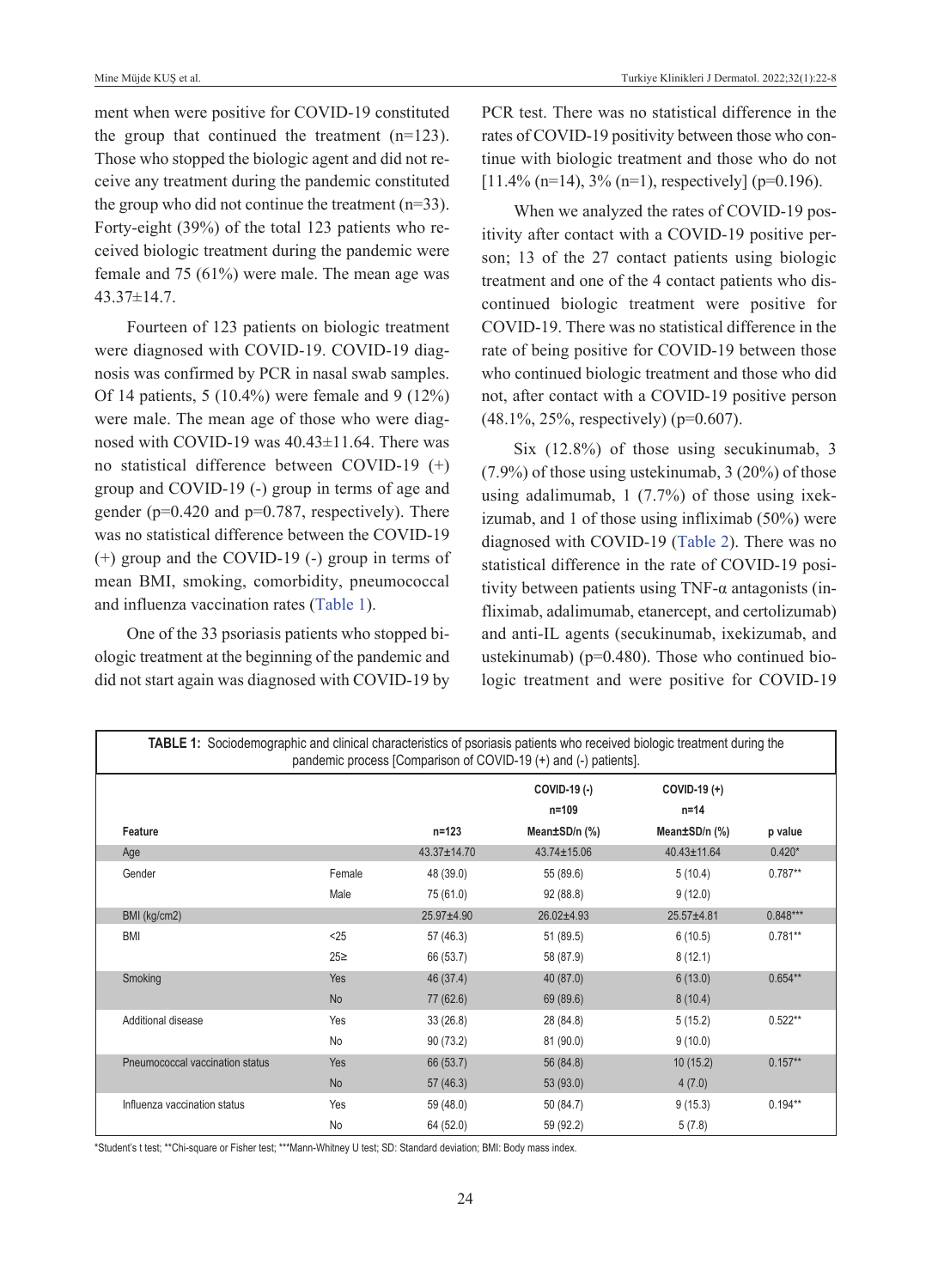| <b>TABLE 2:</b> COVID-19 status according to the received<br>biologic agents by the patients. |               |              |  |  |  |
|-----------------------------------------------------------------------------------------------|---------------|--------------|--|--|--|
|                                                                                               | COVID-19 (-)  | COVID-19 (+) |  |  |  |
| <b>Biological therapy</b>                                                                     | n (%) (n=109) | n (%) (n=14) |  |  |  |
| Secukinumab                                                                                   | 41 (87.2)     | 6(12.8)      |  |  |  |
| Ustekinumab                                                                                   | 35(92.1)      | 3(7.9)       |  |  |  |
| Adalimumab                                                                                    | 12(80.0)      | 3(20.0)      |  |  |  |
| Etanercept                                                                                    | 3(100.0)      | 0(0.0)       |  |  |  |
| Infliximab                                                                                    | 1(50.0)       | 1(50.0)      |  |  |  |
| Certolizumab                                                                                  | 5(100.0)      | 0(0.0)       |  |  |  |
| Ixekizumab                                                                                    | 12(92.3)      | 1(7.7)       |  |  |  |

were being treated 2 for Type 2 diabetes mellitus (DM), one for chronic hepatitis, one for hypertension, and one for chronic kidney failure.

Gastrointestinal (nausea, vomiting, abdominal pain) and respiratory symptoms (shortness of breath, chest pain) associated with severe COVID-19 was seen in one of our patients who continued biologic treatment and who was using secukinumab and followed up with a diagnosis of Type 2 DM. Gastrointestinal symptoms were seen in another patient who did not have any additional disease and who used secukinumab. Both patients were male. The first patient was hospitalized without the need for intensive care, and the second patient recovered with medical treatment at home without any sequelae. There was no statistical difference between those who continued biologic treatment and those who did not in terms of the frequency of severe symptoms  $(p=1.00)$ .

All of the COVID-19  $(+)$  patients who continued biologic treatment recovered without sequelae, 13 had been treated with medical treatment at home, and one required inpatient treatment. A 41-year-old patient who required inpatient treatment was using secukinumab for the treatment of psoriasis, in addition, he was using insulin and oral antidiabetic drugs due to Type 2 DM and was smoking. Symptoms of COVID-19 started after 20 days than the last dose of secukinumab. When COVID-19 improved and treatment was completed, he has continued treatment of secukinumab, and his PASI score didn't increase during this period. There was no need for hospitalization in the intensive care unit and no deaths related to COVID-19.

<span id="page-3-0"></span>In terms of the difference between the mean of PASI score at the beginning of the pandemic and the mean of PASI score at the  $12<sup>th</sup>$  month of all patients; there was no statistical difference between those who had COVID-19 and those who did not (p=0.782). In terms of the difference between the mean of PASI score at the beginning of the pandemic and the mean of PASI score at the  $12<sup>th</sup>$  month of patients continuing on biologic therapy; there was no statistical difference between those who had COVID-19 and those who did not (p=0.980) [\(Table 3\)](#page-4-0).

# **DISCUSSION**

There have been many restrictions during the COVID-19 outbreak. As in many parts of the world, outpatient services were either suspended or continued with serious restrictions in our country.

We observed that there were problems in the treatment of our psoriasis patients who received biologic treatment, as well as the treatment of many other chronic patients, because of restrictions and the concern that the use of biologic agents would increase the risk of infection. In a study conducted in China, 9% of 926 psoriasis patients were receiving biologic treatment, 37.3% of psoriasis patients who used biologic agent during the pandemic did not continue the treatment.7 In the study in which all psoriasis patients followed up in 2 university hospitals in the Czech Republic were evaluated during the national quarantine (March 16-April 24) due to COVID-19, none of the 117 psoriasis patients using biologic agent did not discontinue the treatment despite safety concerns related to the treatment during the pandemic.<sup>8</sup> In a study on 1,390 patients, 7 (0.5%) patients had temporarily discontinued treatment due to concerns about COVID-19.<sup>9</sup> In a multi-center study conducted in our country, 26.1% of psoriasis patients who did not contact their physician and 20.4% of those who contacted their physician stopped using the treatment (biologic agents and/or other agents) for psoriasis[.10](#page-6-0) In another multicenter study conducted in our country, it was noted that 36.1% (73 patients) of 199 patients who received biologic treatment did not comply with the treatment.<sup>11</sup> According to the results of these studies, the rate of non-adherence to treatment varies between 0% and 37.3%.<sup>7-11</sup> In our study, the rate of discontin-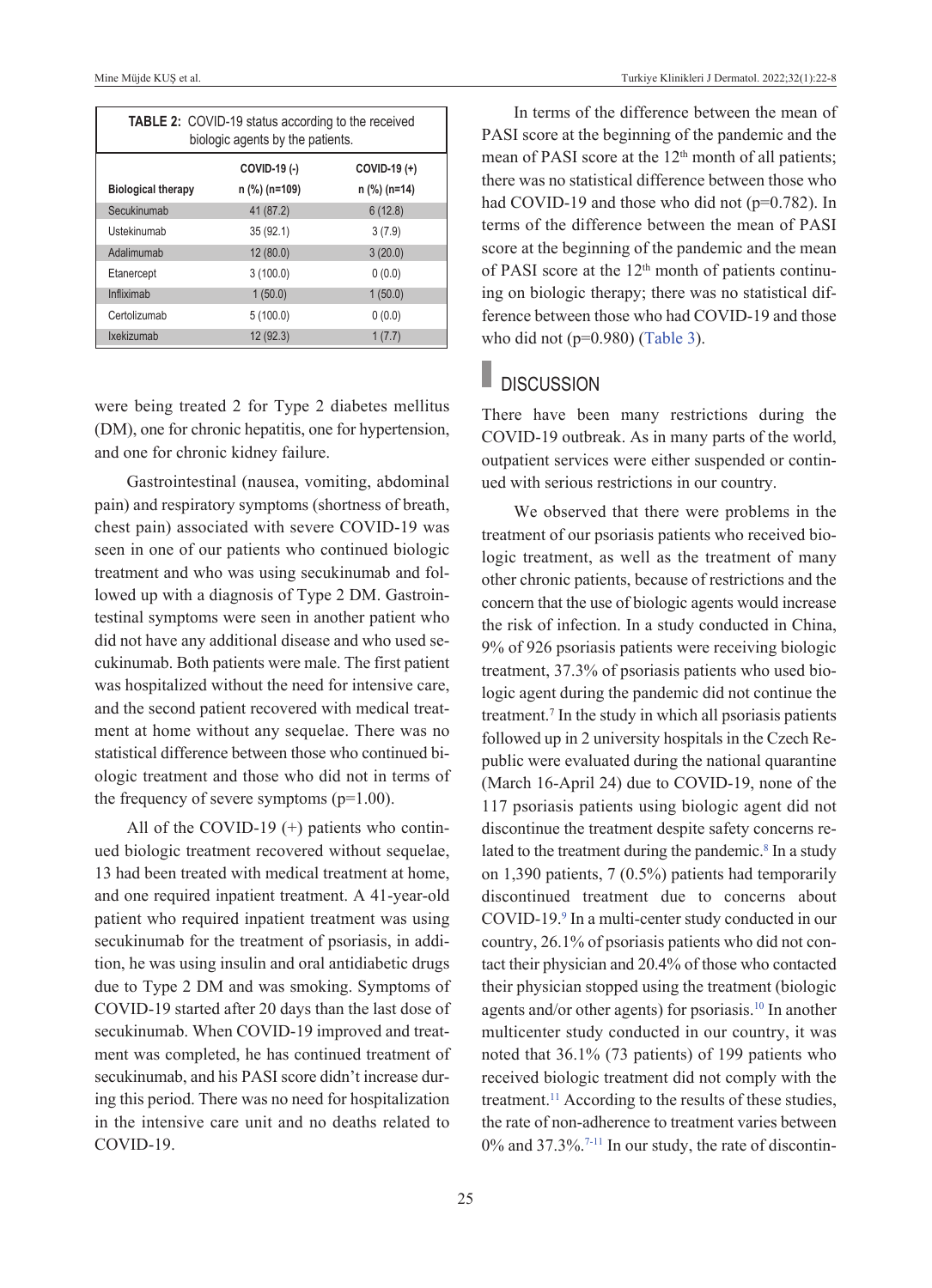| TABLE 3: Mean of PASI                                |                      |                | scores at the beginning of the pandemic and mean of PASI scores at the 12 <sup>th</sup> month of the pandemic. |                                                                          |                                      |          |
|------------------------------------------------------|----------------------|----------------|----------------------------------------------------------------------------------------------------------------|--------------------------------------------------------------------------|--------------------------------------|----------|
|                                                      |                      |                | The mean of PASI scores at the<br>beginning of the pandemic                                                    | The mean of PASI scores at the<br>12 <sup>th</sup> month of the pandemic | The mean of change in<br>PASI scores |          |
|                                                      |                      |                | <b>Mean±SD</b>                                                                                                 | <b>Mean±SD</b>                                                           | Mean±SD                              | p value  |
| The patients who continuing biologic treatment n=123 | $COVID (+)$          |                | $3.35 + 5.49$                                                                                                  | $1.14 + 2.71$                                                            | $2.21 + 5.92$                        | $0.980*$ |
|                                                      | COVID <sub>(-)</sub> | 109            | $4.34 + 5.99$                                                                                                  | $2.33 + 4.52$                                                            | $2.01 + 6.11$                        |          |
| The patients who discontinued treatment n=33         | COVID <sup>(+)</sup> |                |                                                                                                                |                                                                          |                                      |          |
|                                                      | COVID <sub>(-)</sub> | 32             | $3.65 + 5.33$                                                                                                  | $4.87 + 5.56$                                                            | $-1.21 + 4.39$                       |          |
| All patients n=156                                   | COVID <sup>(+)</sup> | $\overline{5}$ | $3.13 + 5.37$                                                                                                  | $1.06 + 2.63$                                                            | $2.06 + 5.73$                        | $0.782*$ |
|                                                      | COVID <sub>(-)</sub> | 141            | $4.19 + 5.84$                                                                                                  | $2.9 + 4.88$                                                             | $1.28 + 5.91$                        |          |
| .<br>.<br>.                                          |                      |                |                                                                                                                |                                                                          |                                      |          |

\*Mann-Whitney U test; PASI: Psoriasis Area Severity Index; SD: Standard deviation.Mann-Whitney U test; PASI: Psoriasis Area Severity Index; SD: Standard deviation

uing biologic treatment during the pandemic was 21% due to the fact that the lesions almost completely regressed at the beginning of the pandemic, the concern that the use of biologic agents would increase the risk of infection, and the access to health services was limited.

TNF and IL-17 are elevated in patients with psoriasis, which may induce inflammation in patients with psoriasis and predispose them to infections. Therefore, those with psoriasis are at a higher risk of developing pneumonia, which is associated with a higher mortality rate from COVID-19 infection. At the same time, biologic agents used in the treatment of severe psoriasis can cause a decreased immune response and increased susceptibility to lifethreatening infections and severe manifestations of coronavirus infection. On the other hand, biologic agents used in the treatment of psoriasis suppress the excessive release of cytokines that cause severe disease in COVID-19[.5,12,13](#page-6-0)

<span id="page-4-0"></span>The real question here was whether to continue or discontinue biologic treatment. Therefore, it should be evaluated how patients who continue and stop biologic treatment are affected by COVID-19. Although there are many studies about the course of COVID-19 and using biologic agents in psoriasis patients, in studies evaluating the course of COVID-19 in patients using biologic agents, there was no control group, or incompatible in terms of disease severity, or large differences in sample size between patients and the general population. However, we think that our results are more meaningful because, as far as we know, our study is the first study comparing the course of COVID-19 in patients with moderate-severe psoriasis who continue and discontinue biological therapy. However, the limitation of our study was that our sample size was small.

Brazzelli et al. detected at least one symptom suggestive of COVID-19 infection in 16 of 100 psoriasis patients receiving biologic treatment and 17 of 80 psoriasis patients receiving topical therapy, which they evaluated for 5 months at the beginning of the pandemic, they did not notice a difference between the 2 groups with psoriasis in terms of the risk of getting COVID-19 and the risk of more severe disease. However, COVID-19 was not confirmed by PCR testing and in these 2 groups the severity of psoriasis was not specified.<sup>14</sup> According to the results of our study, there was no difference in the rate of getting COVID-19 after contact with someone diagnosed with COVID-19 between moderate-severe plaque psoriasis patients who continued and did not continue biologic treatment.

In the 4-month follow-up of 965 psoriasis patients using biologic agent without a control group, 2 patients were diagnosed with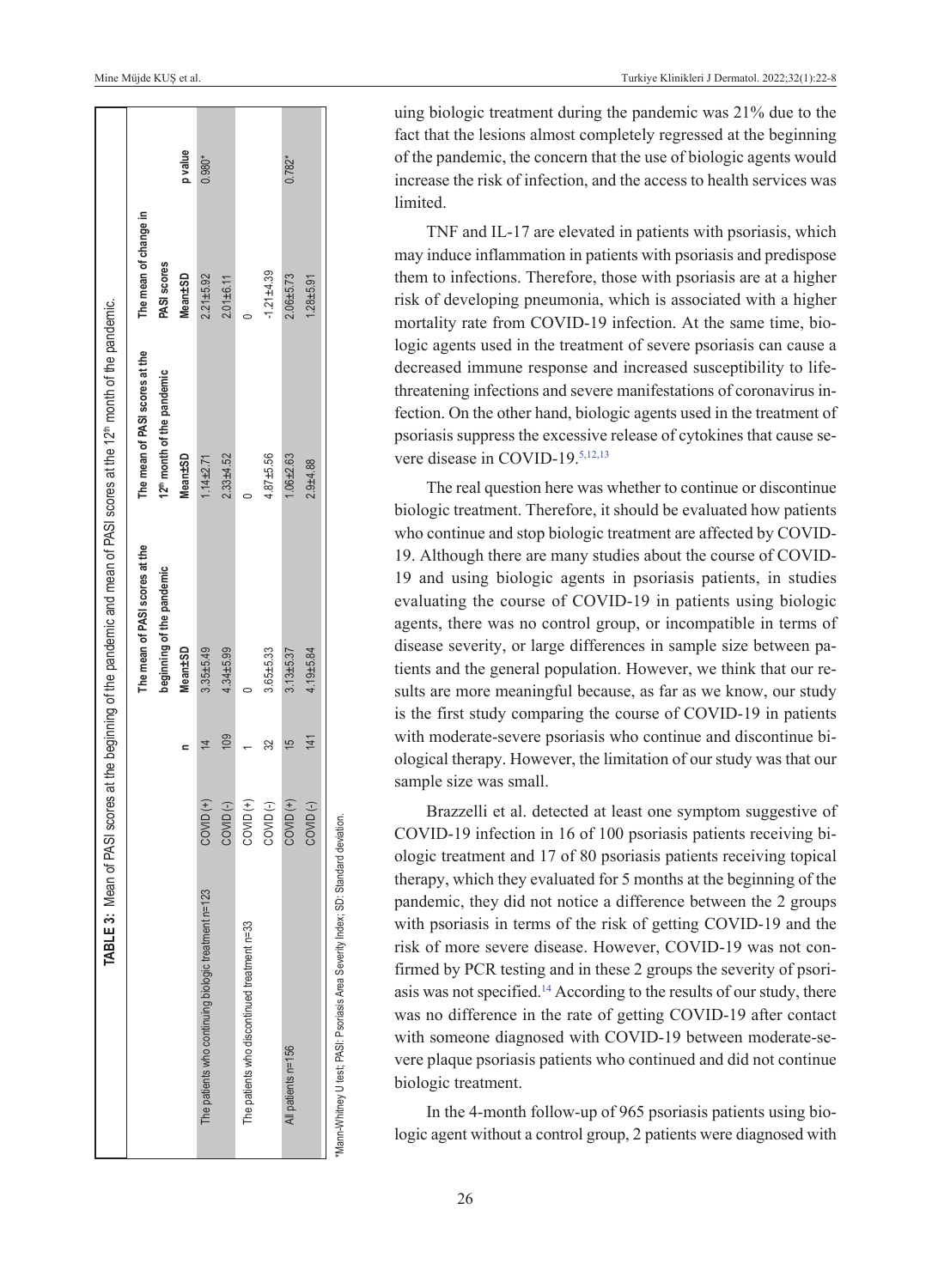COVID-19 and recovered the infection at home without the need for hospitalization, they suspended the biologic treatment while they had COVID-19 and continued thereafter.<sup>15</sup> In the first months of the pandemic, during the 1-month follow-up of 168 psoriasis patients who used biologic treatment without a control group, mild symptoms thought to be due to COVID-19 were observed in 3 patients, but this was not confirmed by PCR testing[.16](#page-6-0) Mahil et al. evaluated 374 patients with COVID-19 and psoriasis from 25 countries, 267 of the patients were receiving biologic treatment, 44 of the patients with COVID-19 who received biologic treatment required hospitalization and 4 of the patients resulted in death[.17](#page-6-0) In the 12-month follow-up of 156 patients, we identified 14 patients who were positive for COVID-19 while using biologic agent, 3 of whom interrupted biologic treatment during the disease. Only one patient who continued biologic treatment required hospitalization due to COVID-19. Our patients who were hospitalized had risk factors for the poor prognosis of COVID-19 (male gender, smoking, and Type 2 DM).<sup>18-20</sup>

Gastrointestinal (nausea, vomiting, abdominal pain) and respiratory symptoms (shortness of breath, chest pain) have been associated with severe COVID-19[.21](#page-6-0) According to the results of our study, the use of biologic treatment in psoriasis patients does not increase the frequency of severe symptoms.

According to the meta-analysis results of Emrahimi et al., which included a total of 10,509 cases, similar to the results of our study, the rate of hospitalization of psoriasis patients using biologic agents with COVID-19 was 0.1%, and deaths due to COVID-19 were not reported. At the same time, these meta-analysis results showed that similar to our study, psoriasis patients using biologic agents are not more susceptible to getting COVID-19 and the severe clinical course of the disease.<sup>22</sup>

In the study of Kara Polat et al., in which there was no control group, exacerbation of skin lesions was observed in 55% of psoriasis patients with COVID-19[.10](#page-6-0) However, our study shows that there is no statistical difference between those who were diagnosed with COVID-19 and those who were not in terms of the difference between the mean of PASI scores at the beginning of the pandemic and the mean of PASI scores at the  $12<sup>th</sup>$  month (p=0.782). In Mroz et al.'s study, 6 of 8 psoriasis patients using biologic agents during COVID-19 had exacerbation of skin lesions, but there was no difference between psoriasis patients using other systemic agents and disease flare[.23](#page-6-0) In terms of the difference between the mean of PASI scores at the beginning of the pandemic and the mean of PASI scores at the  $12<sup>th</sup>$  month of patients continuing on biologic treatment; there was no statistical difference between those who were diagnosed with COVID-19 and those who were not (p=0.980). The limitation of our study in evaluating the effect of COVID-19 on the severity of psoriasis was that PASI scores could not be evaluated immediately after COVID-19. We evaluated PASI scores at the beginning and the 12th month of the pandemic.

### CONCLUSION

Our study has shown that the use of biologic agents in psoriasis patients does not increase the susceptibility to getting COVID-19, does not cause severe disease progression, and does not increase hospitalization rate and mortality rate. According to our results, together with the literature, we think that discontinuing biologic treatment is not the right decision as it will lead to a higher disease burden and costs and lead to higher pro-inflammatory states that may worsen the cytokine storm associated with COVID-19.

#### *Source of Finance*

*During this study, no financial or spiritual support was received neither from any pharmaceutical company that has a direct connection with the research subject, nor from a company that provides or produces medical instruments and materials which may negatively affect the evaluation process of this study.* 

#### *Conflict of Interest*

*No conflicts of interest between the authors and / or family members of the scientific and medical committee members or members of the potential conflicts of interest, counseling, expertise, working conditions, share holding and similar situations in any firm.* 

#### *Authorship Contributions*

*Idea/Concept: Mine Müjde Kuş, Perihan Öztürk; Design: Mine Müjde Kuş, Perihan Öztürk; Control/Supervision: Mine Müjde Kuş,*